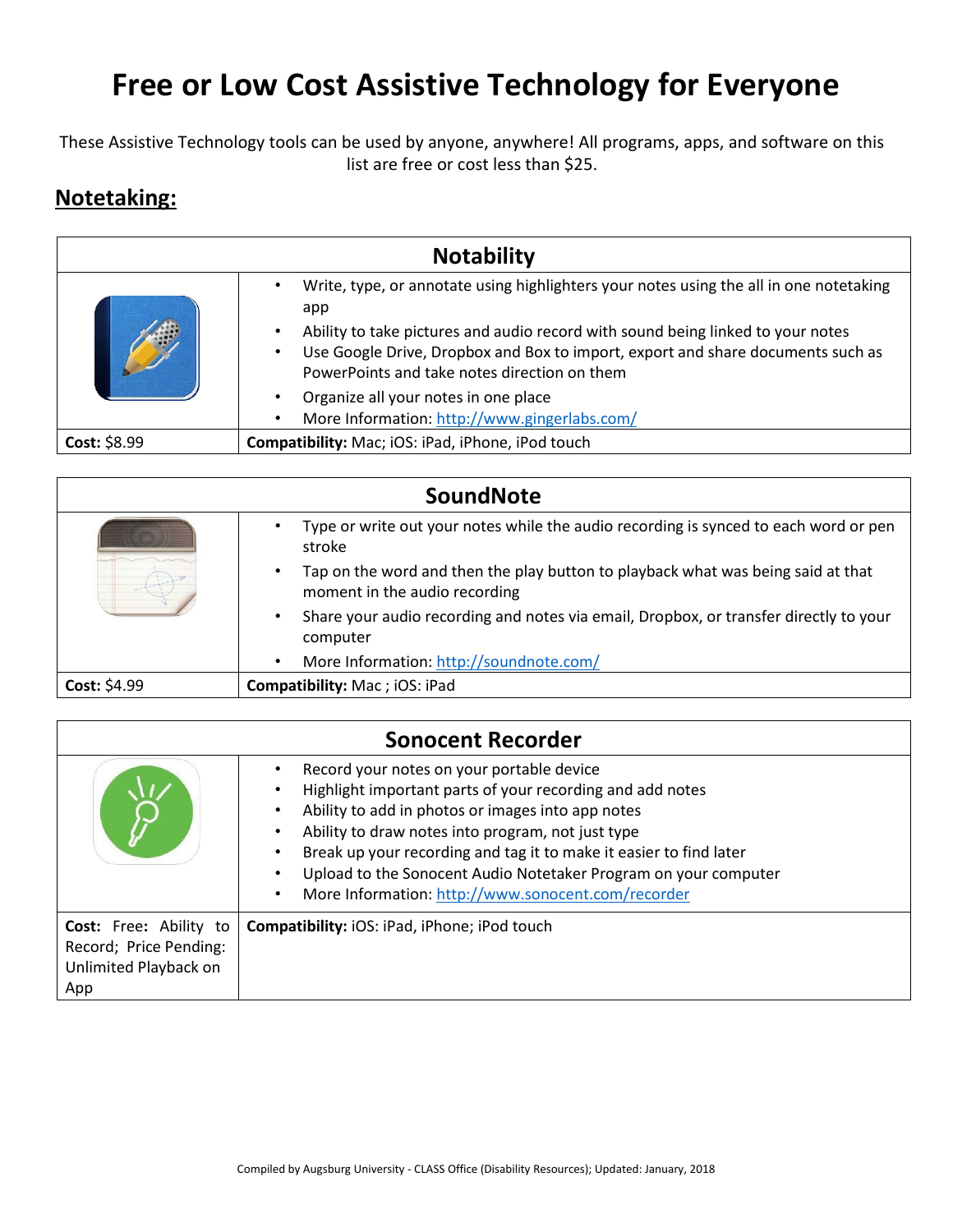## **Free or Low Cost Assistive Technology for Everyone**

| <b>AudioNote</b>                   |                                                                                                                                                                                                                                        |
|------------------------------------|----------------------------------------------------------------------------------------------------------------------------------------------------------------------------------------------------------------------------------------|
|                                    | Synchronize your notes with the audio recording of your lecture<br>Take hand-written<br>$\bullet$<br>Import lecture slides as the background to your notes<br>٠<br>More Information: http://luminantsoftware.com/iphone/audionote<br>٠ |
| <b>Cost:</b> Free $-$ Lite; \$4.99 | Compatibility: Windows; Mac; iOS: iPad; Android                                                                                                                                                                                        |

| <b>Microsoft OneNote</b> |                                                                                                                                                                                                                      |
|--------------------------|----------------------------------------------------------------------------------------------------------------------------------------------------------------------------------------------------------------------|
|                          | Take all your notes in OneNote by typing, writing with a touchscreen, importing<br>pictures, video, web links and other resources                                                                                    |
|                          | Ability to record your lecture with this program<br>Divide up your classes and work by notebook, section, and pages<br>Using OneDrive online, share your OneNote document for others to work on and<br>interact with |
|                          | Search your notes for the ability to easily find what you need<br>More Information: http://office.microsoft.com/en-us/onenote/                                                                                       |
| <b>Cost: Free</b>        | Compatibility: Windows, Mac OS, iOS: iPad, iPhone, Android, Windows Phone                                                                                                                                            |

| Evernote          |                                                                                                                                                                                                                                                 |
|-------------------|-------------------------------------------------------------------------------------------------------------------------------------------------------------------------------------------------------------------------------------------------|
|                   | A one-stop place to collect notes, files, web clippings, and images with the ability to<br>access them on virtually any device                                                                                                                  |
|                   | Collect and find your information easily<br>Great tool for researching, planning events and everyday organizational use<br>Collaborate with others on projects using the sharing features<br>More Information: http://evernote.com<br>$\bullet$ |
| <b>Cost: Free</b> | Compatibility: Windows; Mac; iOS: iPad, iPhone; iPod touch; Android; Windows Phone;<br>Blackberry; hp WebOS                                                                                                                                     |